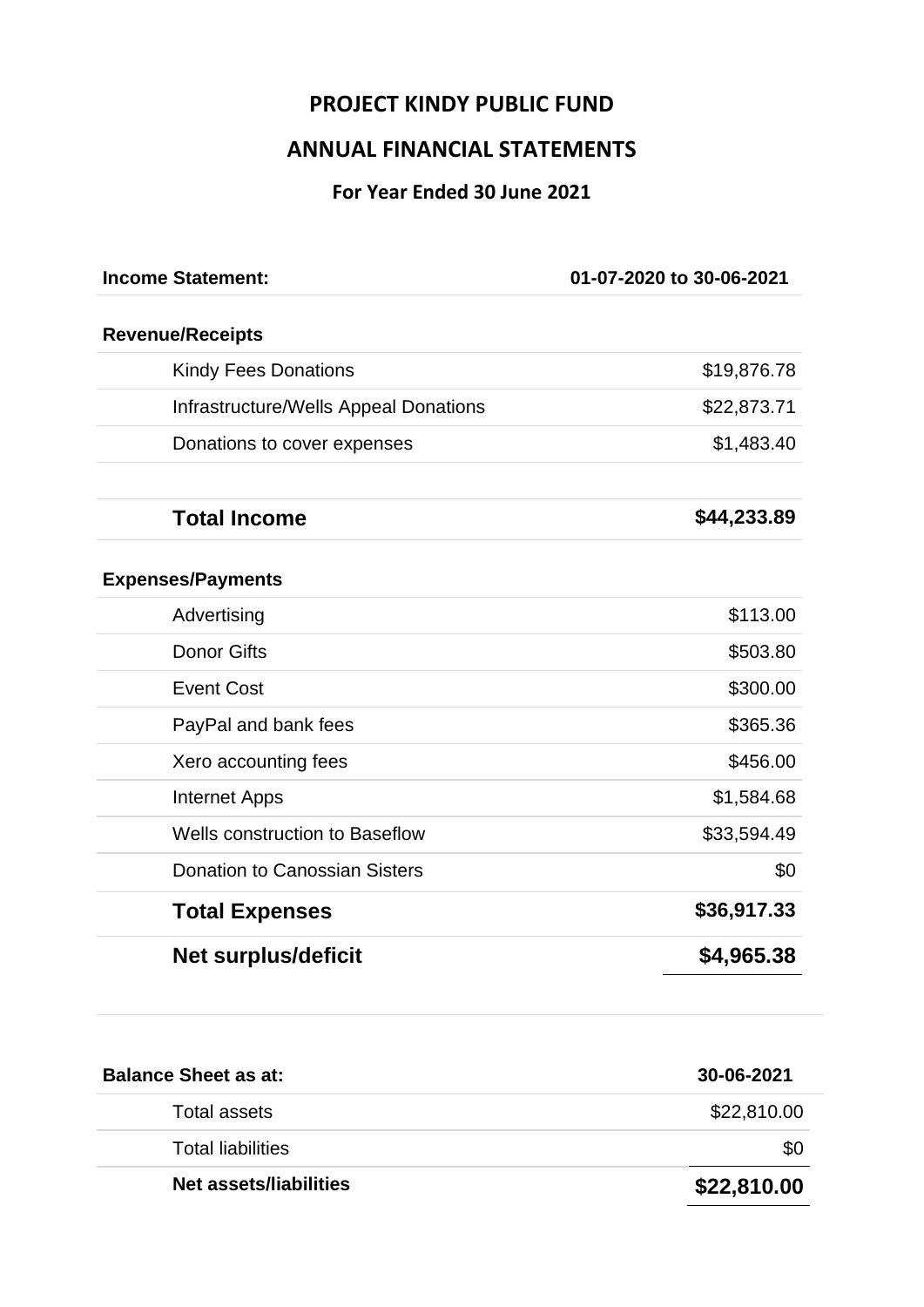We, the President and Treasurer of Project Kindy certify that this is a true representation of Project Kindy's financial records for FY1921.

| <b>President's Name: Donna Power</b> | President's Signature: Donna Power |
|--------------------------------------|------------------------------------|
|                                      | Date: 1/9/21                       |
| <b>Treasurer's Name: Geoff Smith</b> | Treasurer's Signature: Geoff Smith |
|                                      | Date: 1/9/21                       |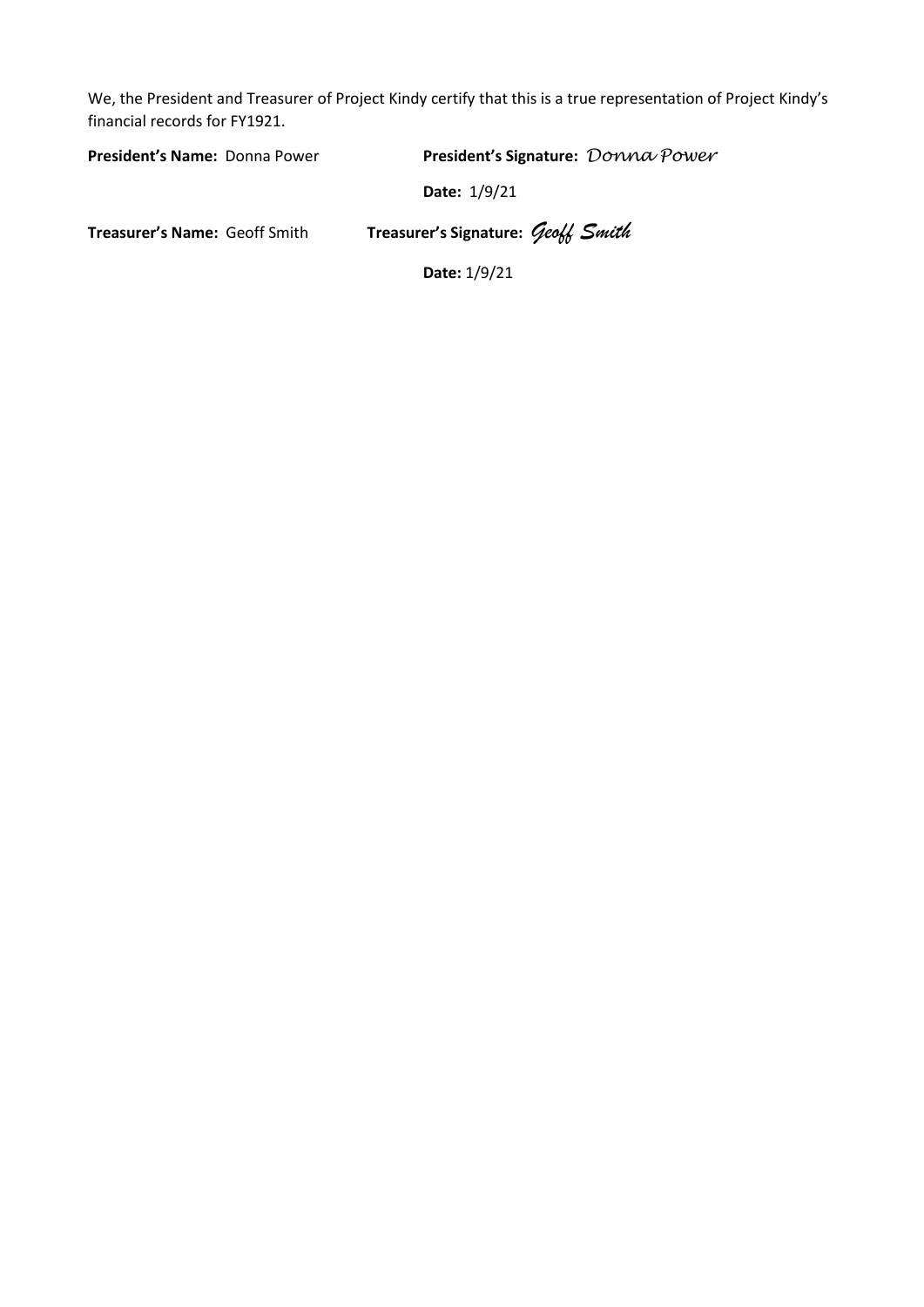### **INDEPENDENT AUDITOR'S REPORT**

To the Queensland Office of Fair Trading

#### **Report on the Audit of the Financial Report for Project Kindy FY2021**

#### **Opinion**

I have audited the financial report of Project Kindy, which comprises the statement of financial position as at 30 June 2021, the statement of comprehensive income and statement of cash flows for the year 20/21 then ended, and notes to the financial statements.

In my opinion the financial report of Project Kindy has been prepared in accordance with Division 60 of the Australian Charities and Not-for-profits Commission Act 2012, including:

(a) giving a true and fair view of the registered entity's financial position as at 30 June 2021 and of its financial performance for the year 2021 then ended; and

(b) complying with Australian Accounting Standards and Division 60 of the Australian Charities and Not-forprofits Commission Regulation 2013.

### **Basis for Opinion**

I conducted my audit in accordance with Australian Auditing Standards. I am independent of the registered entity in accordance with the ethical requirements of the Accounting Professional and Ethical Standards Board's APES 110 Code of Ethics for Professional Accountants that are relevant to my audit of the financial report in Australia. I have also fulfilled my other ethical responsibilities in accordance with the Code.

I believe that the audit evidence I have obtained is sufficient and appropriate to provide a basis for my opinion.

#### **Responsibilities of Responsible Entities for the Financial Report**

The responsible entities of the registered entity are responsible for the preparation and fair presentation of the financial report in accordance with Australian Accounting Standards and for such internal control as the responsible entities determine is necessary to enable the preparation of the financial report that is free from material misstatement, whether due to fraud or error.

In preparing the financial report, responsible entities are responsible for assessing the registered entity's ability to continue as a going concern, disclosing, as applicable, matters related to going concern and using the going concern basis of accounting unless the responsible entities either intends to liquidate the registered entity or to cease operations, or has no realistic alternative but to do so. The responsible entities are responsible for overseeing the registered entity's financial reporting process.